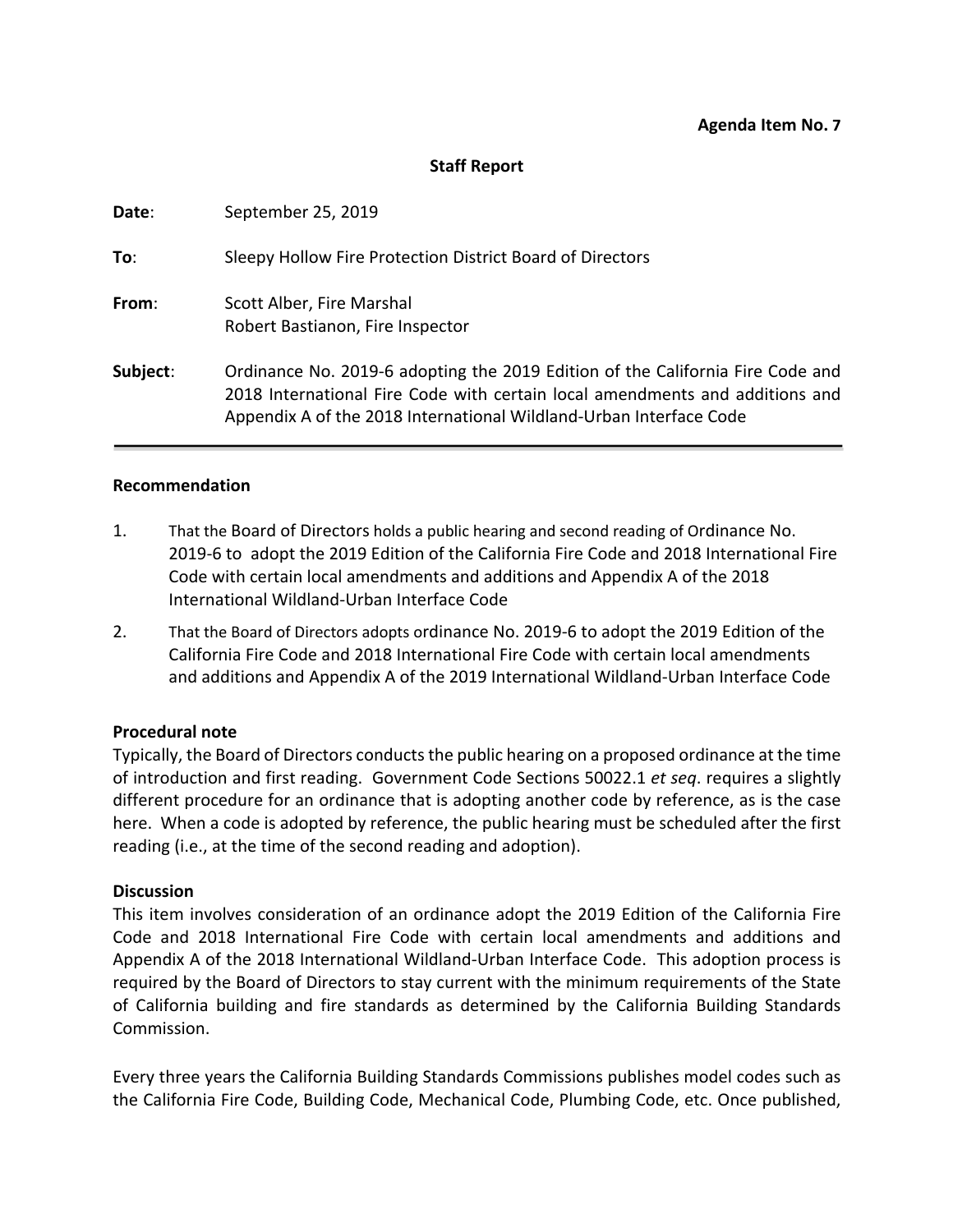local agencies have 180 days to make additions or amendments based on local conditions. If no changes are made during this 180-day window, the model codes become effective. Based on the 180-day cycle, the District has until January 1, 2020 to make local changes.

For the last seven code adoption cycles, the Marin County Fire Prevention Officers have met and cooperatively reviewed the model code. This proposed ordinance represents a cooperative effort to develop standard ordinance language. While some minor changes occur between jurisdictions, the end result is a more consistent and cooperative approach to fire safety issues, making it easier for contractors and developers to work with each jurisdiction.

The proposed ordinance will take effect 30 days from the date of adoption.

# **Summary Text of Ordinance**

Other than the new code references, there are no significant changes in the proposed Ordinance language as compared to the last Ordinance 2016-2 adopted by the Board of Directors in 2016. The Fire Code is arranged and organized to follow sequential steps that generally occur during plan review or inspection. The 2018 International Fire Code (IFC), which California adopts with amendments as the 2019 California Fire Code, has again been organized into 7 parts. Each part represents a broad subject matter and includes the chapters that logically fit under the subject matter of each part. The 2018 IFC was organized to allow for future chapters to be conveniently and logically expanded without requiring a major renumbering. Therefore this code adoption, as in past adoptions, results in some renumbering.

Proposed changes to Ordinance No. 2016-2 pursuant to Ordinance No. 2019-6 include, but are not limited to:

- Adoption of the 2019 Edition of the California Fire Code and 2018 International Fire Code with certain local amendments and additions.
- Adoption of Appendix A from the 2018 International Wildland-Urban Interface Code.
- Adoption of Appendix O of the 2016 California Fire Code: Temporary haunted houses, ghost walks and similar amusement uses; this appendix reinforces standards that are already enforced throughout Marin County Fire agencies. Clarify definitions; Fire Code, Jurisdiction, Counsel, and Fire Code Official.
- Clarify application of Residential Code.
- Add a section providing Damage and Expense Recovery.
- Add a section providing for Fire Prevention Resource Sharing.
- Add A section for Unwarranted Alarms
- Amend section for additional operational permits.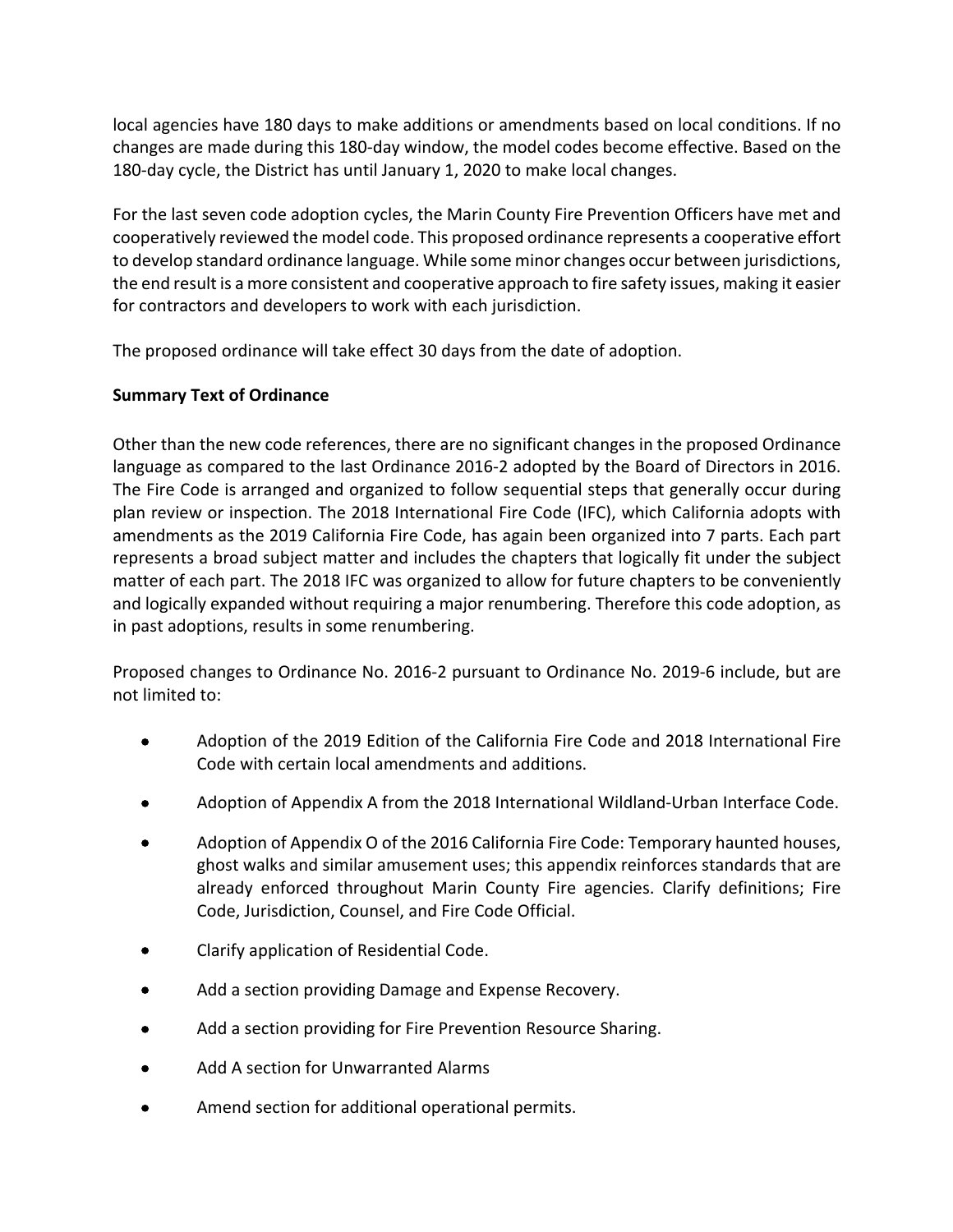- Add section requiring a construction permit to implement a Vegetation Management Plan.
- Amend Chapter 1 to specify the offense, amount, and number of days as it relates to violations of the Fire Code.
- Added a section to address "Unwarranted Alarm Notification" in order to address the issue of continued unwarranted alarm responses.
- Added definition of "Unwarranted Alarm" to support the addition of the term for continued unwarranted alarm responses.
- Added requirement for "Emergency Preparedness for Hotels, Lodging, and Congregate Houses" to provide guests access to a telephone to report emergencies.
- Add sections pertaining to public storage facilities addressing location, fire resistance, apparatus access, flammable liquids and hazardous materials storage.
- Add a section addressing the manufacture, storage, sale, possession, handling, or use of fireworks.
- Add section requiring certain target hazard buildings to be subject to the creation of pre-plans conforming to Fire Department Standards.
- Modified Occupancy Classification by adding Agricultural crop cultivation, drying, processing and storage to F-1 occupancies.
- Add definitions of Coverings, Pre-Plan, Public Storage Facility, Spark Arrester, Spark Arrester, Substantial Remodel, Temporary, and Unwarranted Alarm.
- Add section requiring fire apparatus access to gain access to improved, unimproved and undeveloped areas.
- Add section requiring aerial fire apparatus access for buildings greater than 3 stories or 30 feet in height.
- Add section requiring evaluation and maintenance of bridges used by fire apparatus.
- Add section allowing for the prohibition of vehicle parking on private access ways.
- Add section to provide fire department connections within 100 feet of fire hydrants.
- Add exception to the requirement for a fire hydrant upgrade when an approved fire sprinkler system is installed throughout.
	- Amend section requiring fire sprinkler system for all new construction, major additions, substantial remodels, commercial buildings greater than 3000sf that add